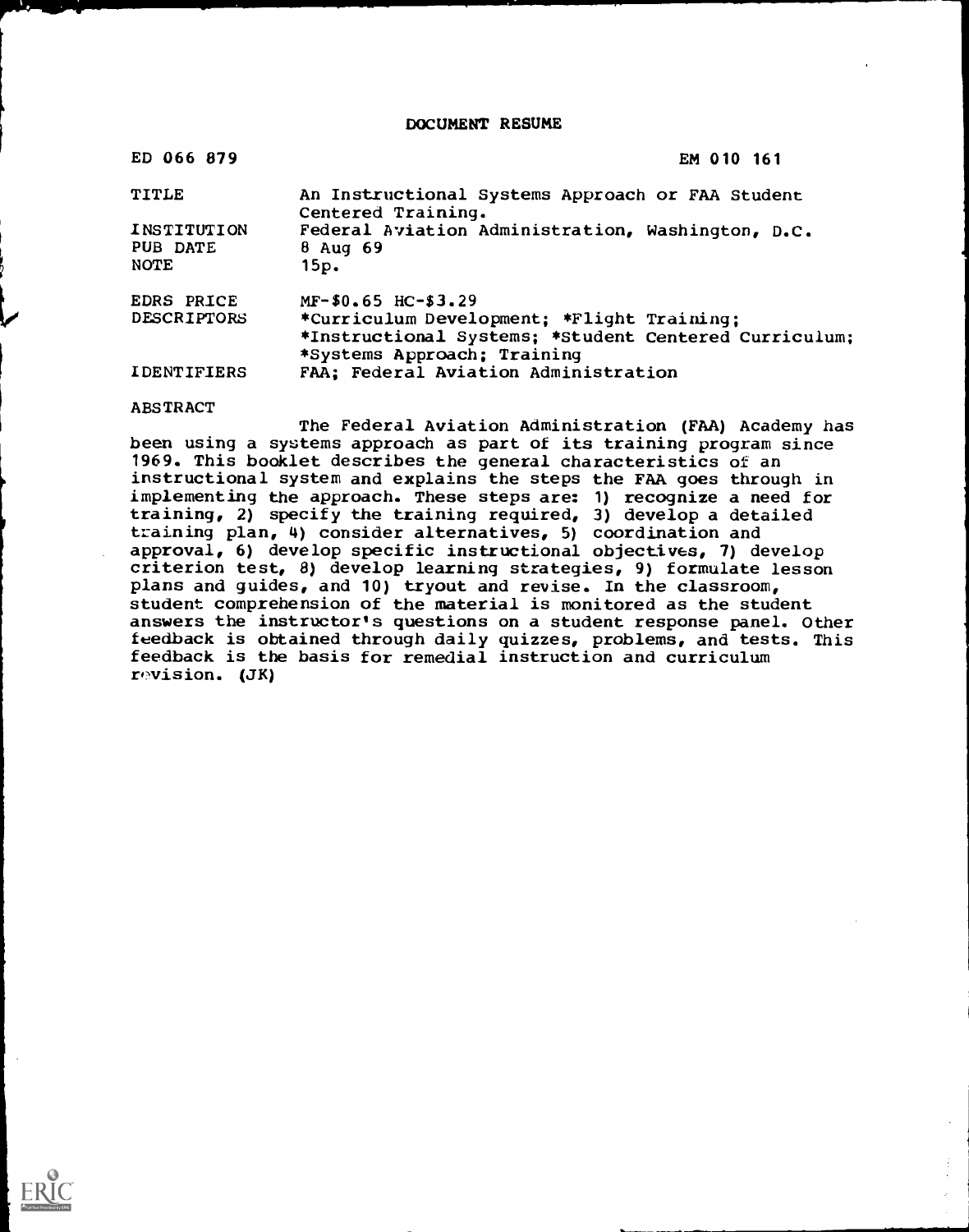$\mathbf{C}$  $\sum$  $\infty$  and  $\infty$  $\overline{\mathbf{v}}$ 

AN

## INSTRUCTIONAL SYSTEMS APPROACH

## LLJ OR

# FAA STUDENT CENTERED TRAINING

**EDUCATION & WELFALTH,<br>
EDUCATION & WELFARE<br>
OFFICE OF EDUCATION<br>
THIS DOCUMENT HAS BEEN REPRO.<br>
DUCED EXACTLY AS RECEIVED FROM<br>
THE PERSON OR ORGANIZATION ORIG.<br>
INATING IT POINTS OF VIEW OR OPIN.<br>
INATING IT POINTS OF VI** 

# FEDERAL AVIATION ADMINISTRATION

### AERONAUTICAL CENTER

### FAA ACADEMY

1

 $\frac{1}{\sqrt{2}}$ 

### SPECIAL TRAINING SECTION

 $\mathbf{r}$ 

ERIC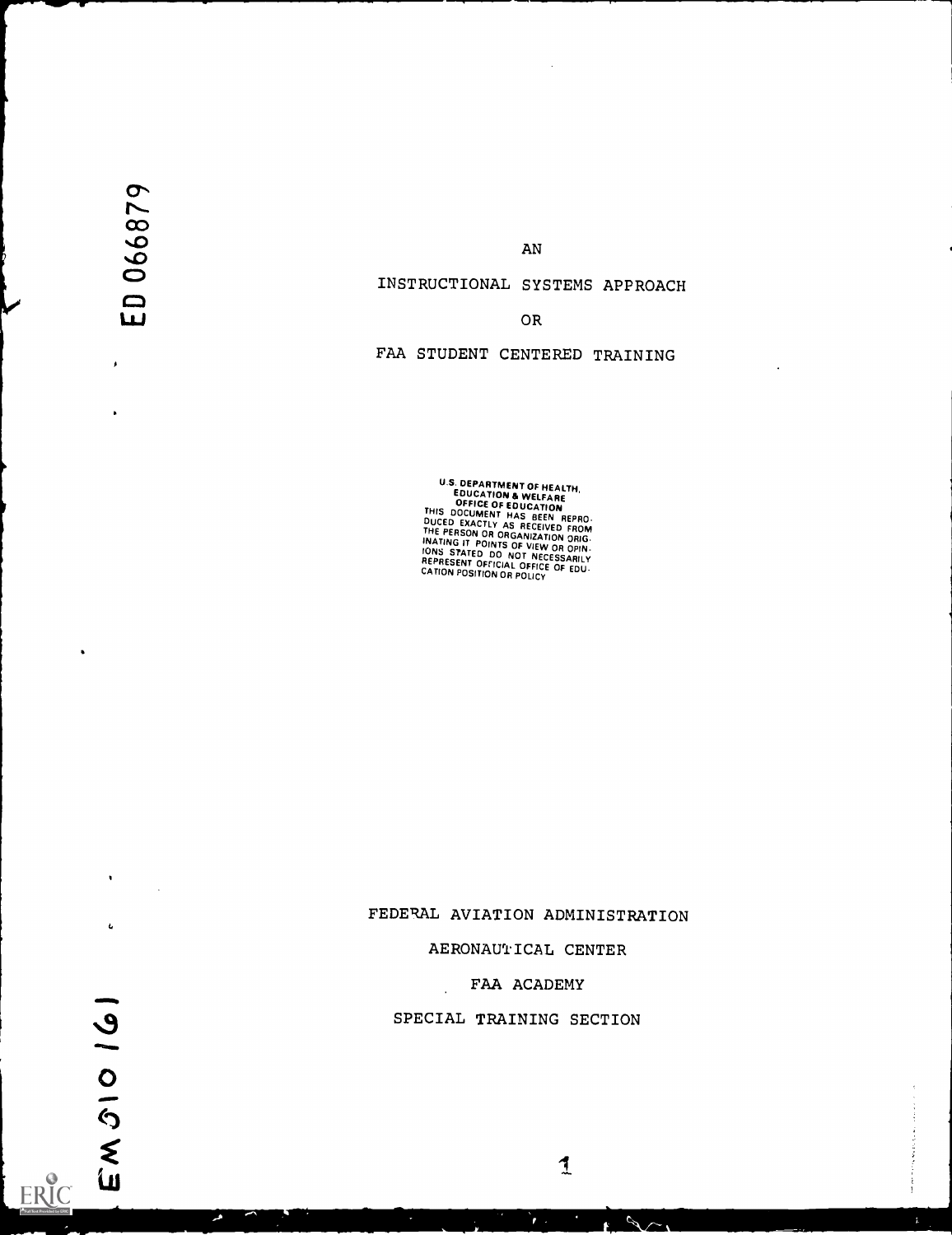#### **FOREWORD**

The Federal Aviation Administration Academy is engaged in the training of employees in many technical fields. These employees are responsible for the efficient operation, maintenance, and mana $63$ ament of FAA activities throughout the world. Our goal at the Academy is to train these people as efficiently and effectively as possible.

This article describes a training approach which we think will prove effective in accomplishing our goal.

D. Rei Superintendent FAA Academy

8 August 1969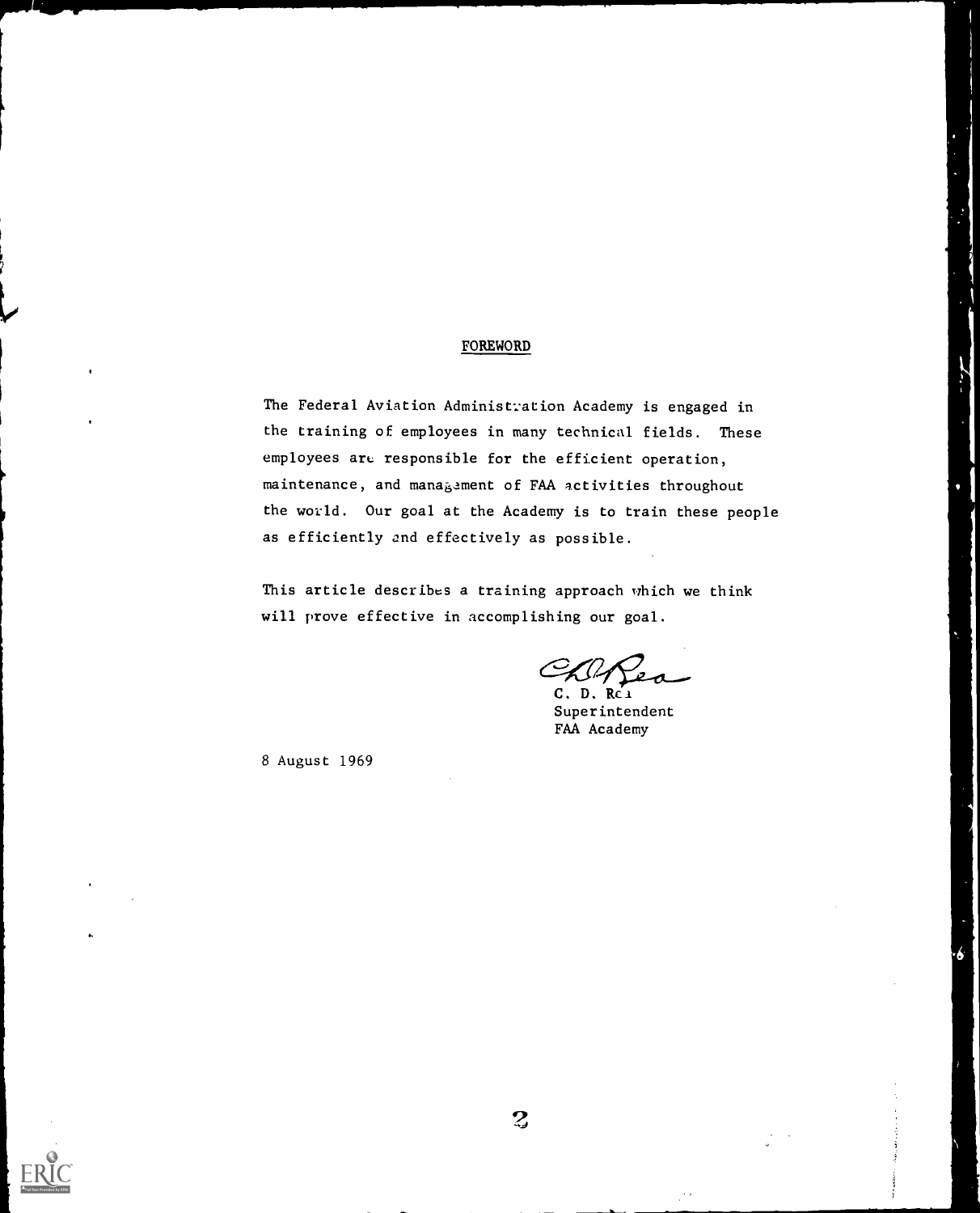#### AN INSTRUCTIONAL SYSTEMS APPROACH

In late 1967 the Federal Aviation Administration Academy embarked upon a program to improve training effectiveness by : aking training more job oriented and student centered. Staff personnel investigated various instructional system approaches including that used by Trans-World Airlines. Staff members attended a Programmed Instruction Workshop at the University of Michigan to gain additional experience in training approaches. In March 1968 the first class of Academy instructors completed a one-week course designated Student Centered Training Workshop. Based upon this initial training, some course developers began up-dating training courses in accordance with the instructional systems concept. By the end of 1968 additional instructors and course developers had been trained in the systems concept and several technical courses had been revised to include the systems approach. Also, two staff members received additional out-of-agency professional training at the University of Rochester. This additional experience was used in the development of specialized instructor and course developer training programs for the Academy. By early 1969 several new training courses had been developed and were being presented in accordance with the systems concept.



3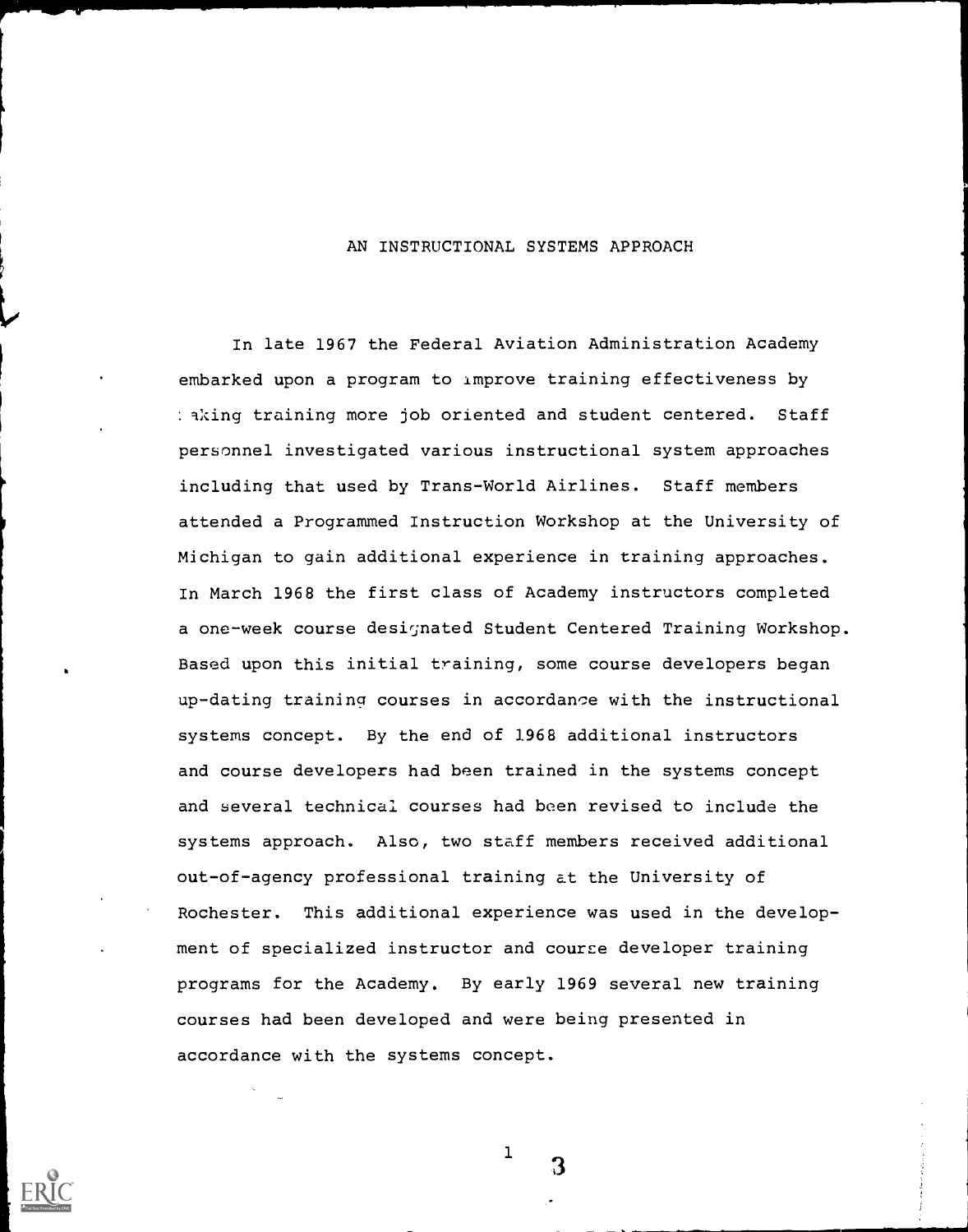The initial efforts by the FAA Academy resulted in the instructional systems concept being designated "Student Centered Training" or SCT. It is recognized that SCT, as used at the Academy, is referred to in professional education and training circles as an instructional systems approach. Therefore, in the remainder of this article we will use the more common designation - instructional systems approach.

#### CHARACTERISTICS OF AN INSTRUCTIONAL SYSTEM

The instructional systems approach is a widely accepted and proven training system. It combines the experience gained by research in programmed instruction (self-teaching) with the most effective group-teaching techniques. An instructional system is tailored to the specific needs of employees who will 'perform a particular job, task, or learning exercise. The effective instructional system is multi-media - it makes the most effectivenuse of slides, film, mock-ups, simulators, individualized self-study materials, worksheets, work exercises, and individual student guidance.

Comparison with engineering approach. The instructional systems approach borrows the approach used by engineers in designing a product such as a new car, a ballistic missile system, the super-sonic transport (SST), or the Apollo moon exploration system. In either case, the broad goals must be 4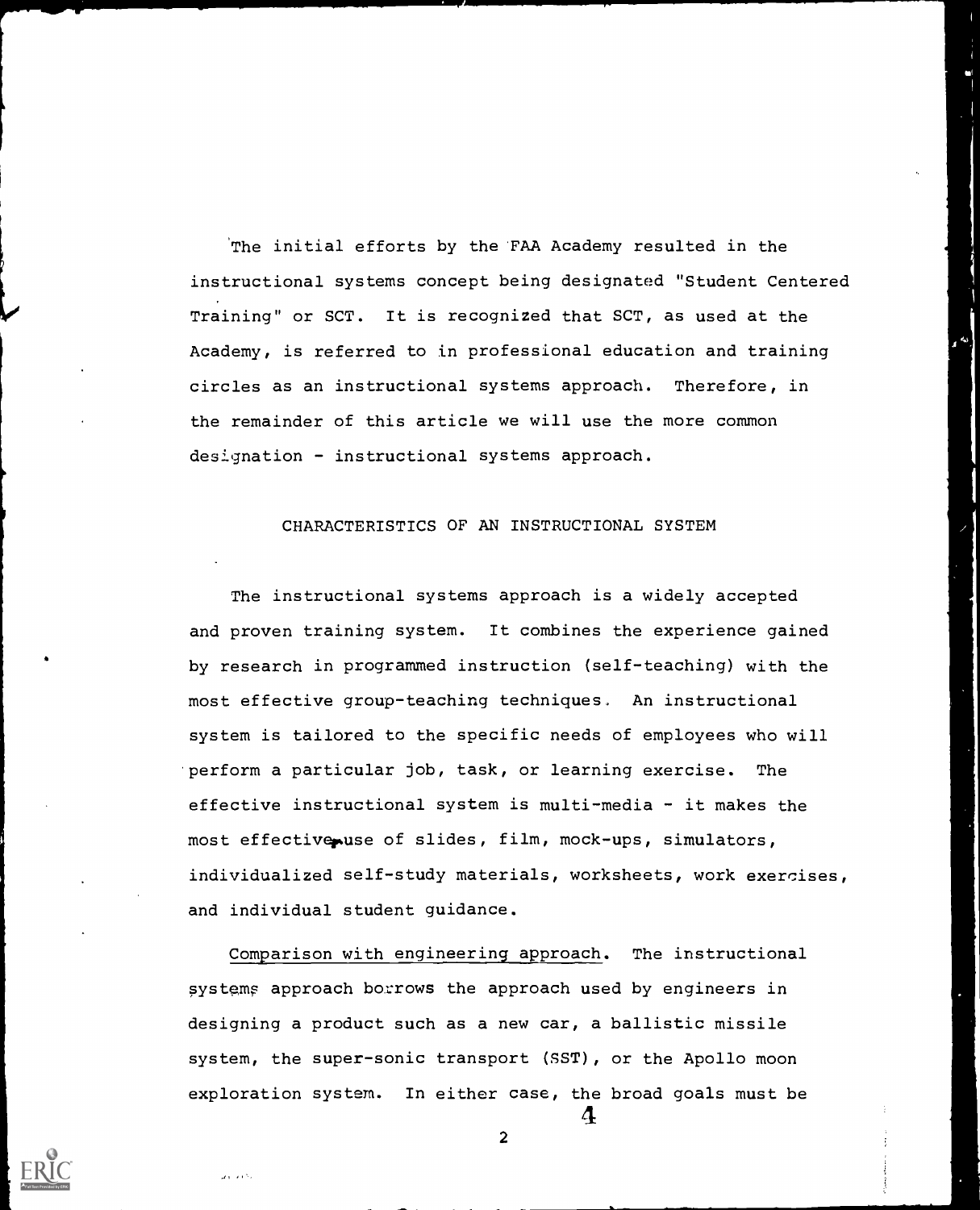identified and approved. A feasibility study must be performed to determine: what are the possible solutions; how urgent is the need; how long will it cake to satisfy the need; how much will it cost; and how costs versus benefits compare.

Detailed Task Analysis. Based upon the outcome of the feasibility study, the next step in the instructional systems approach includes a detailed analysis of the tasks to be performed. This analysis makes it possible to specify clear objectives and desired standards of trainee performance. Also, we are now in a position to establish criteria or test which the product (or trainee) must pass in order to be acceptable. We need this information whether we are designing an automated air traffic control system, a space exploration vehicle, or a training course. This data becomes the basis for all of the detailed design, development, sequencing, assembly, and testing which follows. This careful planning is essential to ensure effectiveness and efficiency in both the developmental process and the final product.

Job-Oriented Student-Centered. An instructional system is often described as job-oriented and student-centered. This means that the training course is designed and taught in a manner which will ensure that a given type of employee will be able to satisfactorily perform specific job tasks upon graduation. Only knowledges and skills required on the job



3

 $\mathbf{r}$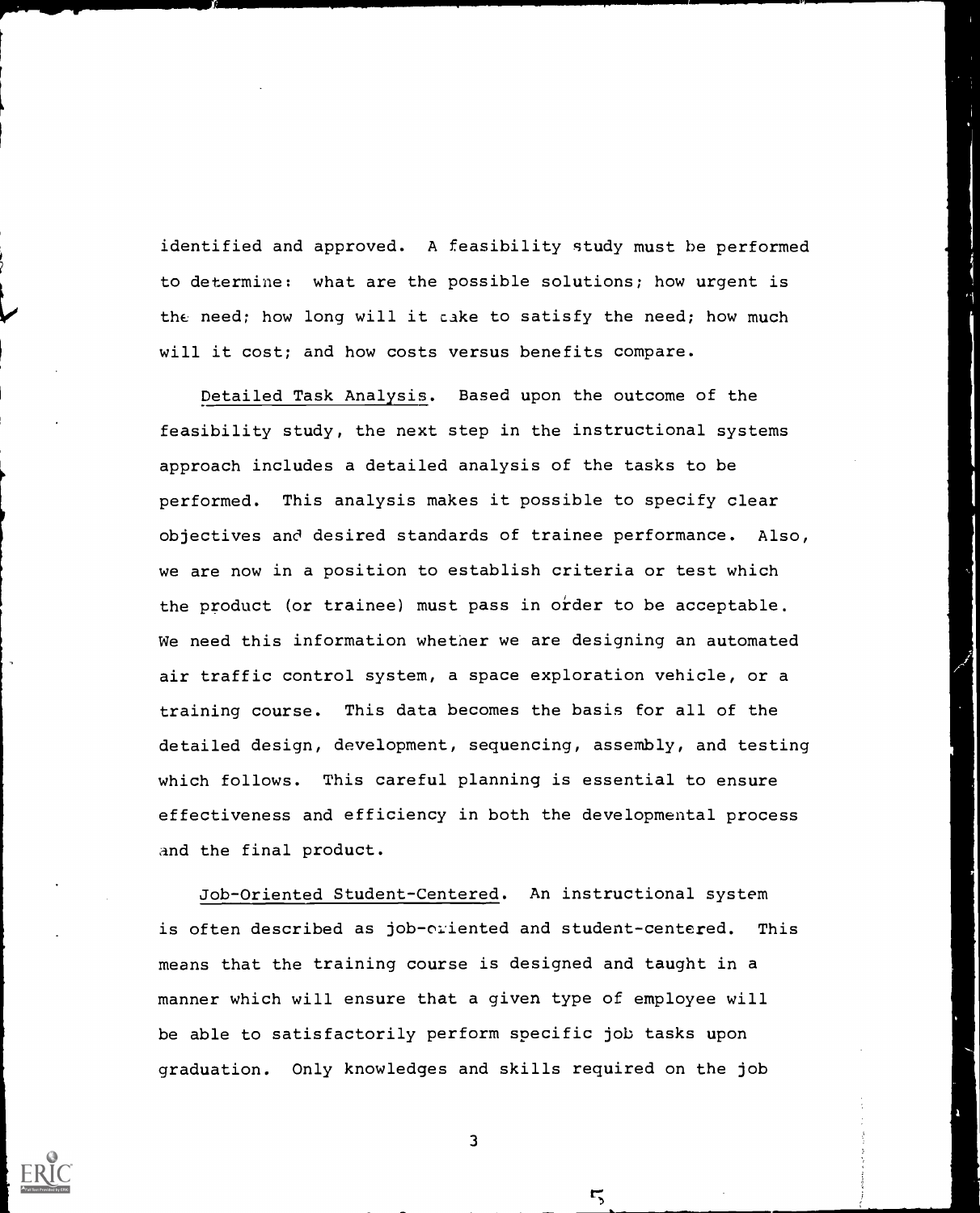are emphasized. Training continually relates these knowledges and skills to the operational situation. The student will know why he is required to learn each bit of information and therefore should be more eager to learn. When training is student-centered, the trainee is actively involved in each step of instruction. He is an active learner. He may be answering questions, completing a work exercise, solving problems, making decisions or performing a task which requires physical and/or intellectual skill. The systems approach makes learning a two-way communication process. The student interacts with the instructor, other students, instructional aids, equipment etc.

Student and Instructor Feed-back. In order for learning to be most effective, the learner must know how he is doing. This feed-back process is built into the instructional system so the learner consistently knows when he is performing correctly. Also, the instructor knows how each student is doing and this feed-back guides him in providing appropriate remedial instruction.

The feed-back characteristic of the systems approach ensures that students learn critical information and procedures. In fact, the system is tested, revised, and improved until it consistently produces quality graduates. Also, the feed-back process is used to ensure that training remains technically correct and current.

4

 $\mathbf 6$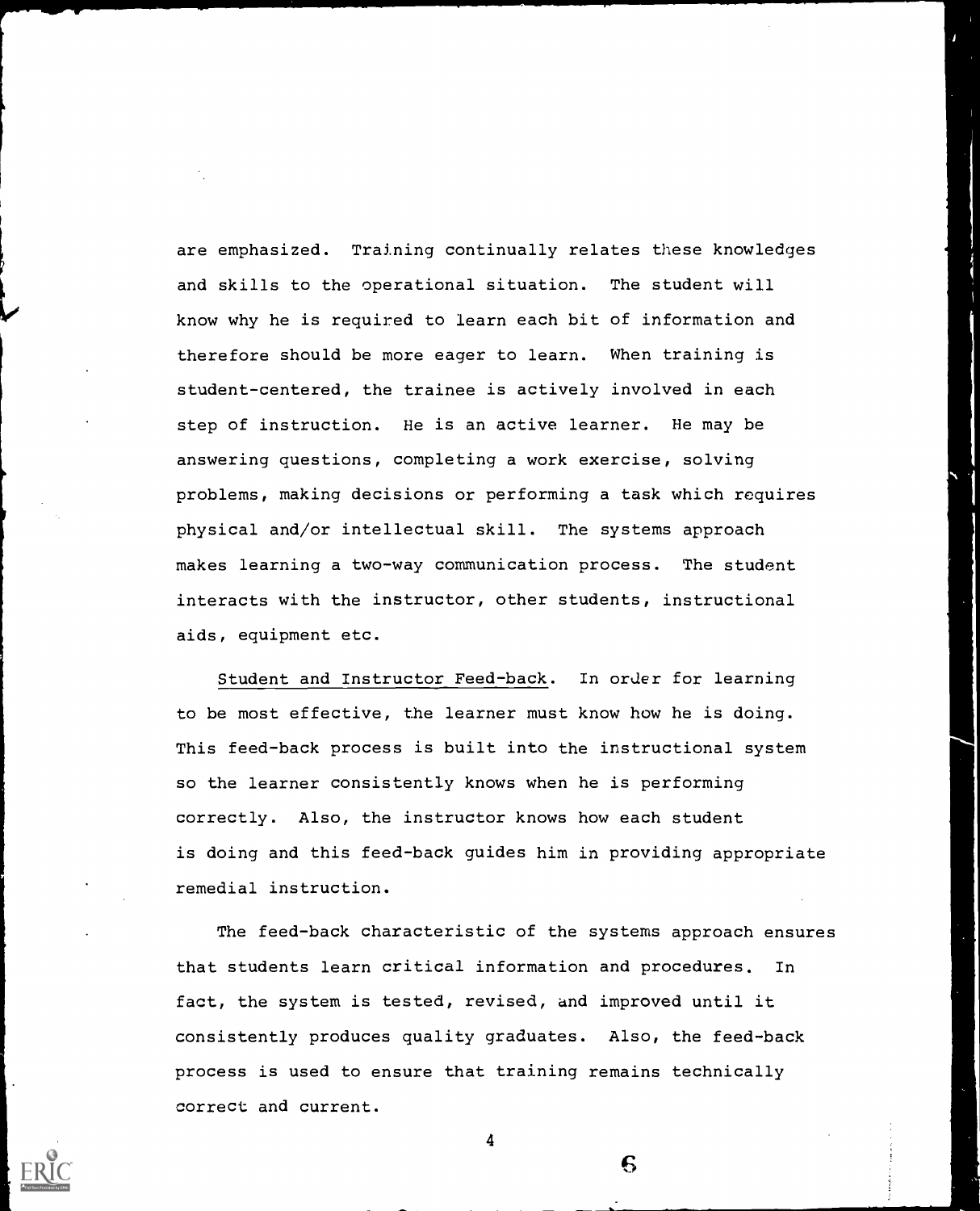#### HOW FAA USES THE SYSTEMS APPROACH

The instructional systems approach has been implemented to varying degrees at the FAA Academy. Therefore, we will describe only a fully operational, proven system - a course that is effectively and efficiently meeting specified training needs.

Training Need. A training course at the FAA Academy  $c\overline{o}$  mes<sup>-</sup> into being as a result of an analysis of an operational or management problem. If the analysis indicates that a specific training need exists, a training proposal is prepared by the operational activity and submitted to the FAA Academy through the training office.

Training Proposal and Training Plan. The training proposal tells the Academy what type of employees are to be trained and what they must be able to do. Based upon the information contained in the training proposal, the Academy and the operating element perform a job/task analysis. The purpose of the job/task analysis is to determine the specific knowledges and skills which are required in order for the employee to successfully perform the job. Decisions are made as to what skills and knowledges trainees are assumed to have, what level of training is required, how long it will take to accomplish, how much the training will cost, and when the first class can be conducted. This information is submitted in the form of a training plan and is the Academy's response to the user's training proposal.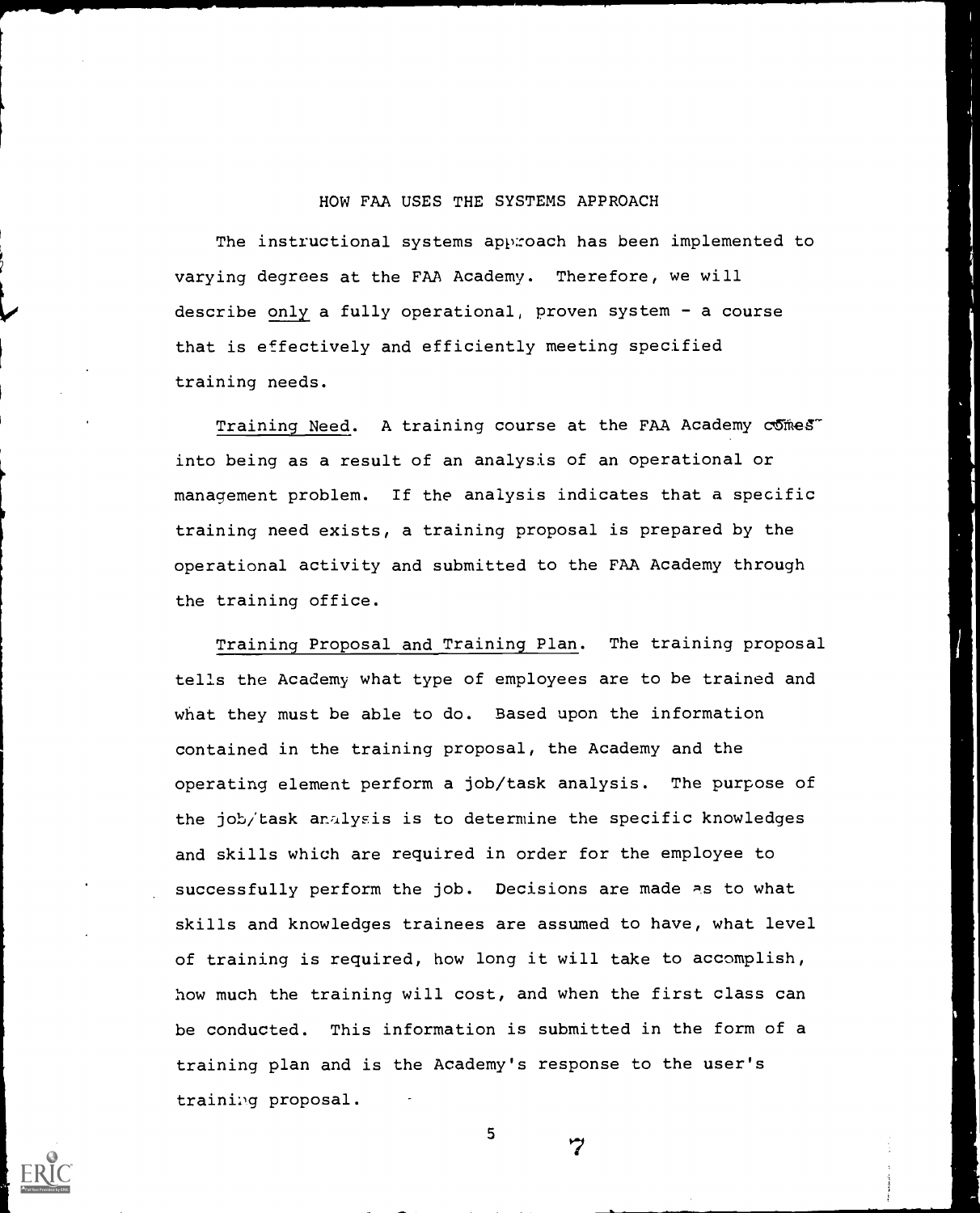Steps in Course Development. Upon approval of the training plan, the Academy develops a course in accordance with the procedures and specifications outlined therein. Course development activities under the systems approach include:

- 1. Developing instructional objectives and sub-objectives.
- 2. Arranging objectives into clusters or units.
- 3. Organizing clusters (units) to form a logical learning sequence or course structure.
- 4. Developing a criterion test (Job performance objective test) for each objective.
- 5. Validating both objectives and criterion tests.
- 6. Developing learning sequences and strategies specify media, aids, methods, training materials and exercises, laboratory projects, response items, etc.
- 7. Developing end-of-phase and/or end of course criterion tests.
- 8. Developing lesson plans and/or instructor guides.
- 9. Tryout, revision, and validation of the instructional system.

Technical courses are completely developed by a "course development unit" which is made up of the better qualified instructors. These "master instructors" develop lesson plans, audio/visual aids, work exercises, laboratory exercises, and evaluation devices. Also, they try-out (validate) and revise each lesson. This hand-off to the classroom instructor ensures that each lesson is taught the way it was planned. NOTE: Table 1, Developing an Instructional System, shows the activities involved in developing an instructional system.

 $\bf{S}$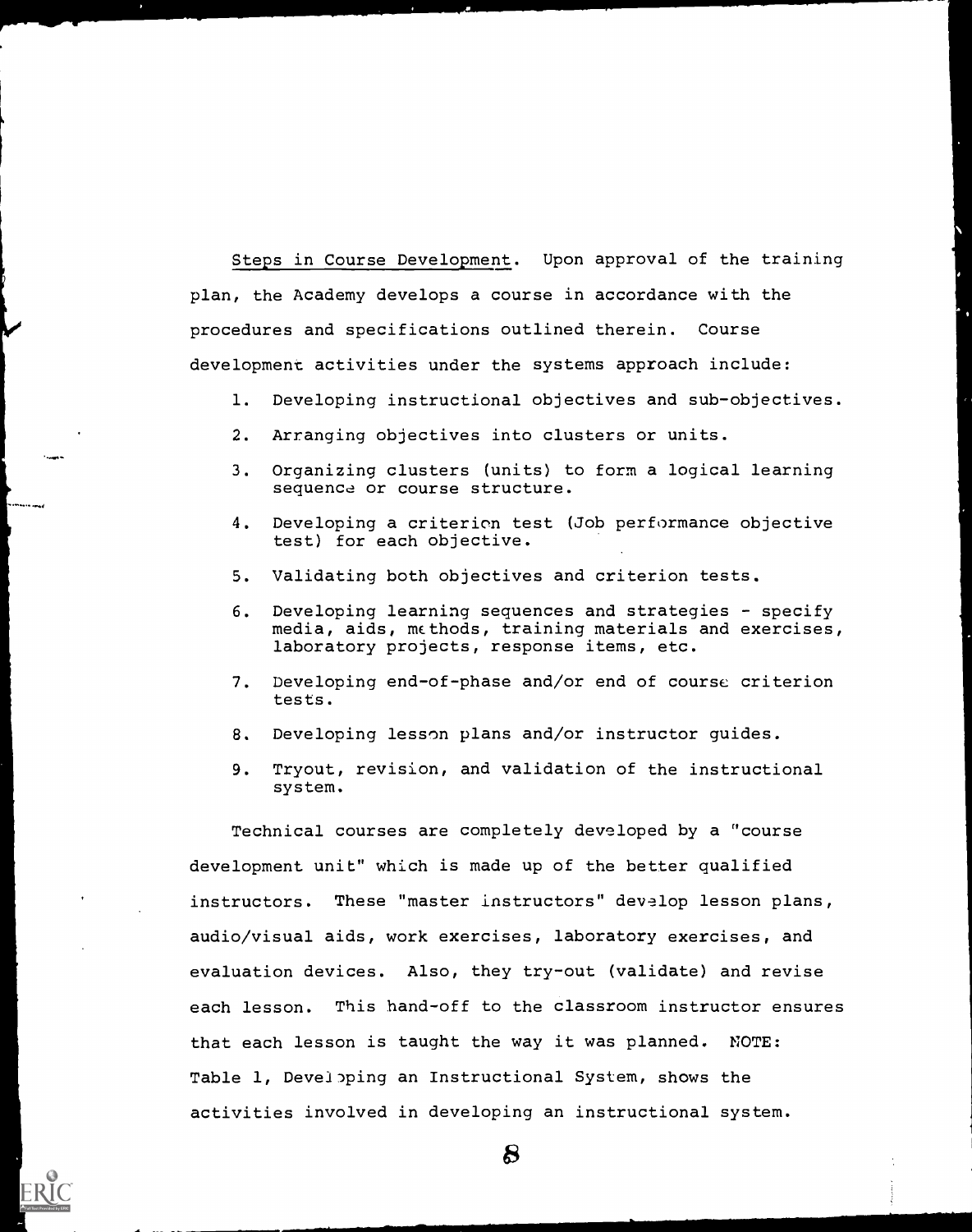

# DEVELOPING AN INSTRUCTIONAL SYSTEM

 $\sigma_{\rm N, k}^{\rm 3D}$ 



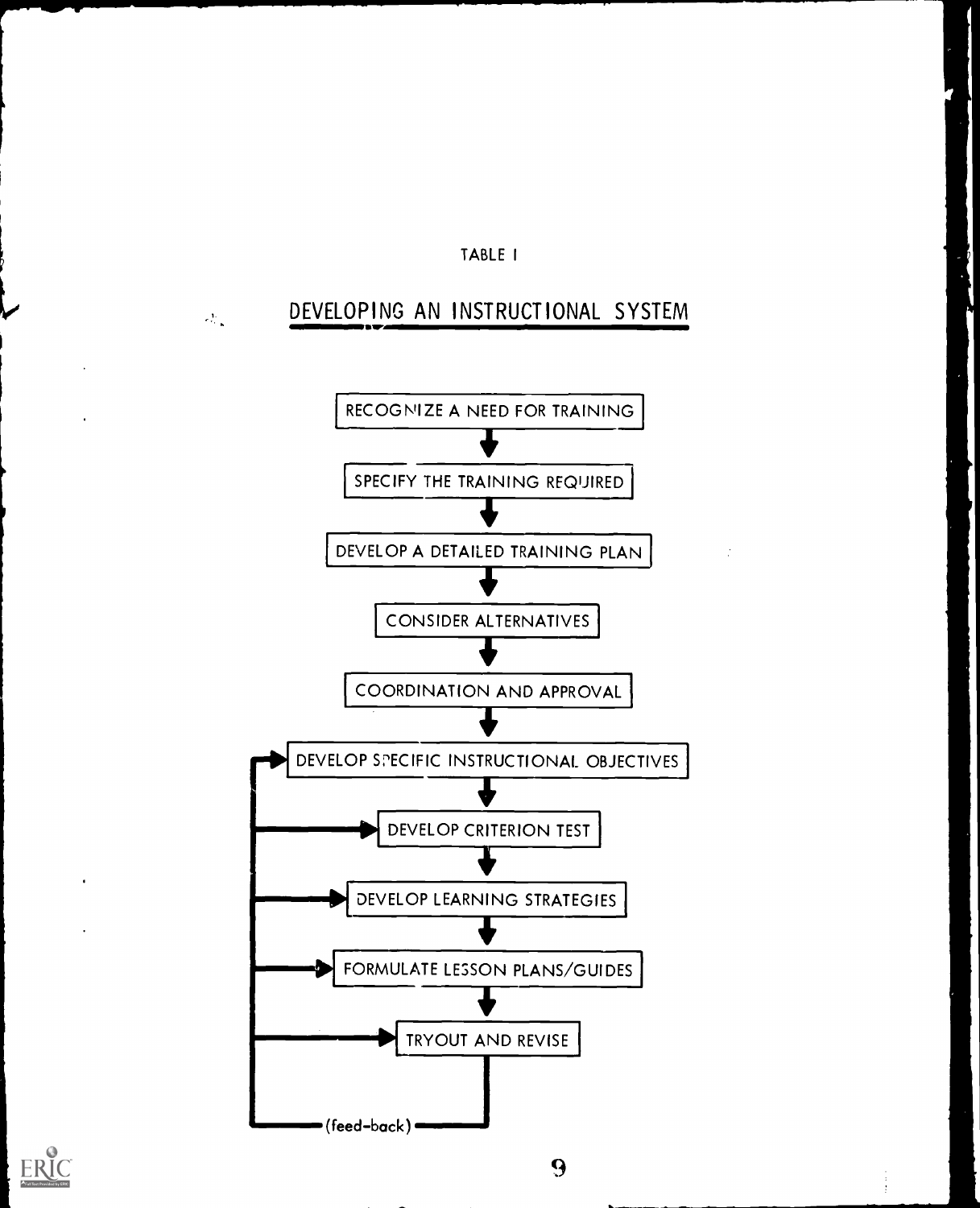Classroom Presentation. In the classroom the instructor uses the approved lesson plan and personal notes which he developed while preparing to teach the lesson. The classroom includes a custom-built lectern from which the instructor can control lights, a back-screen movie projector, a back-screen 35mm slide projector and an over-head projector. In addition, the lectern includes a student response monitor system. The response monitor system provides each student with a small panel on which is installed three selector buttons, a "select" light, a "right" indicator light and a "wrong" indicator light. Typically, the instructor teaches bits of essential information in accordance with the approved lesson plan. Before presenting additional new information, the instructor asks questions (stimulus) which caus. the student to use what he has learned. The questions, called response items, are presented by using the 35mm slide projector or the overhead projector. Each student responds by selecting the answer he believes to be correct and pushing a button (A, B, or C) on the student response panel. The student immediately receives confirmation as to whether his selection is right or wrong. In addition, his selection appears on the instructor's response monitor panel opposite the student's name. Thus, the instructor continuously monitors the student's success as a learner, and



 $\bf{10}$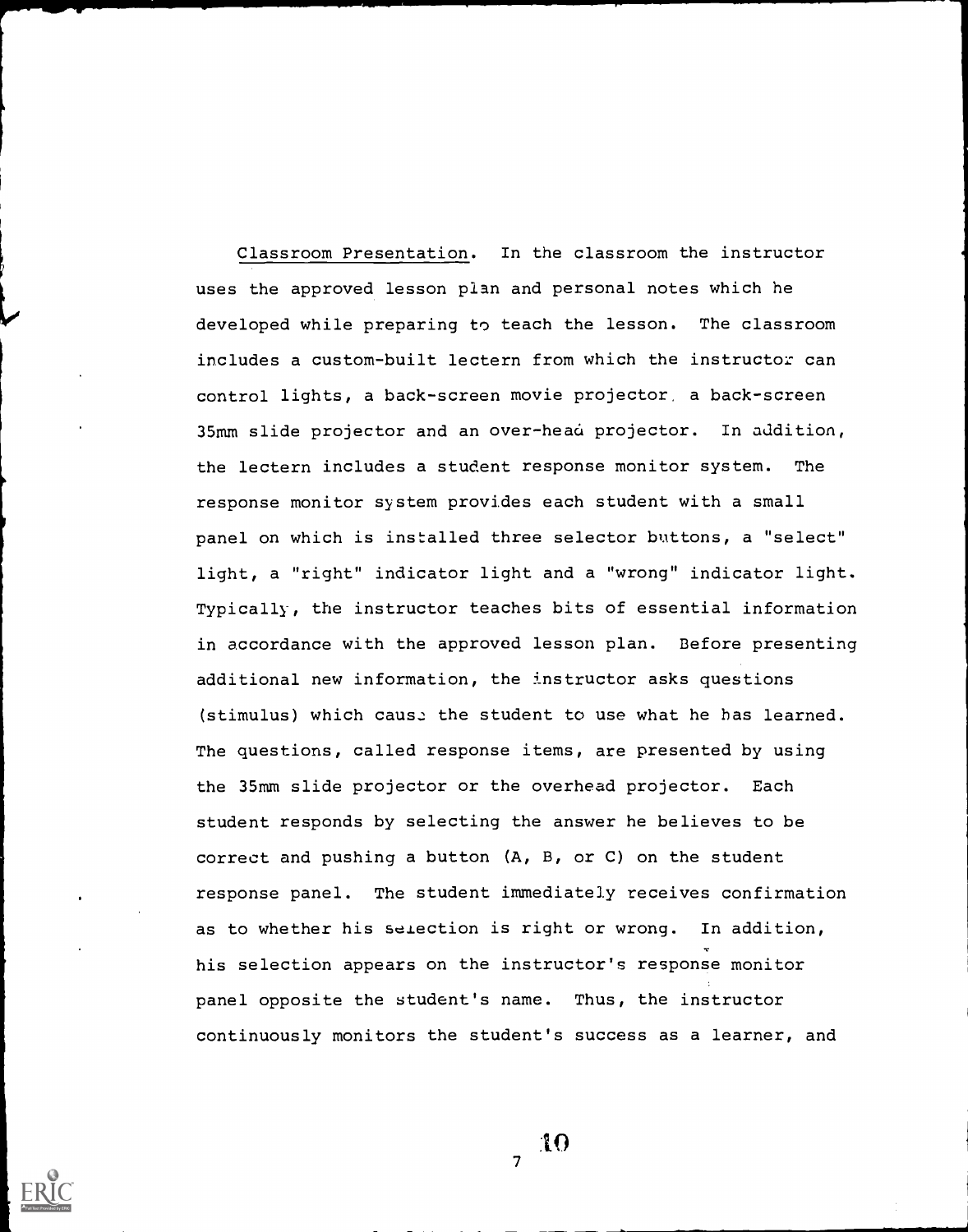his own effectiveness as an instructor, in accomplishing the lesson objectives. Remedial instruction is based on the student responses and is accomplished immediately to ensure that each student understands critical information prior to the presentation of new and/or more difficult material.

Review of Instructional Systems Approach. At this point let us review the instructional systems approach. It is designed to train students in the knowledges and skills required to perform a given job. It requires feed-back information so that corrective action can be taken and learning can be assured. The instructor is provided with a proven systematic means of teaching a lesson in a logical sequence. Both he and the student are continuously aware of the progress they are making toward meeting clearly defined lesson objectives.

Advantages of Instructional Systems Approach. Although the sophisticated lectern, hack-screen projection and the student response monitor were very useful aids in implementing the instructional system approach at the FAA Academy, they only support the systems concept. The instructor primarily uses these aids to prepare the student so he can perform more joblike training exercises. The trainee is active in all phases of instruction: he communicates verbally (discusses) with other students and the instructor; he analyzes problems to determine corrective action; he solves problems and completes job-like exercises and assignments. All of these activities must contribute to accomplishment of the instructional objectives.



 $8.77$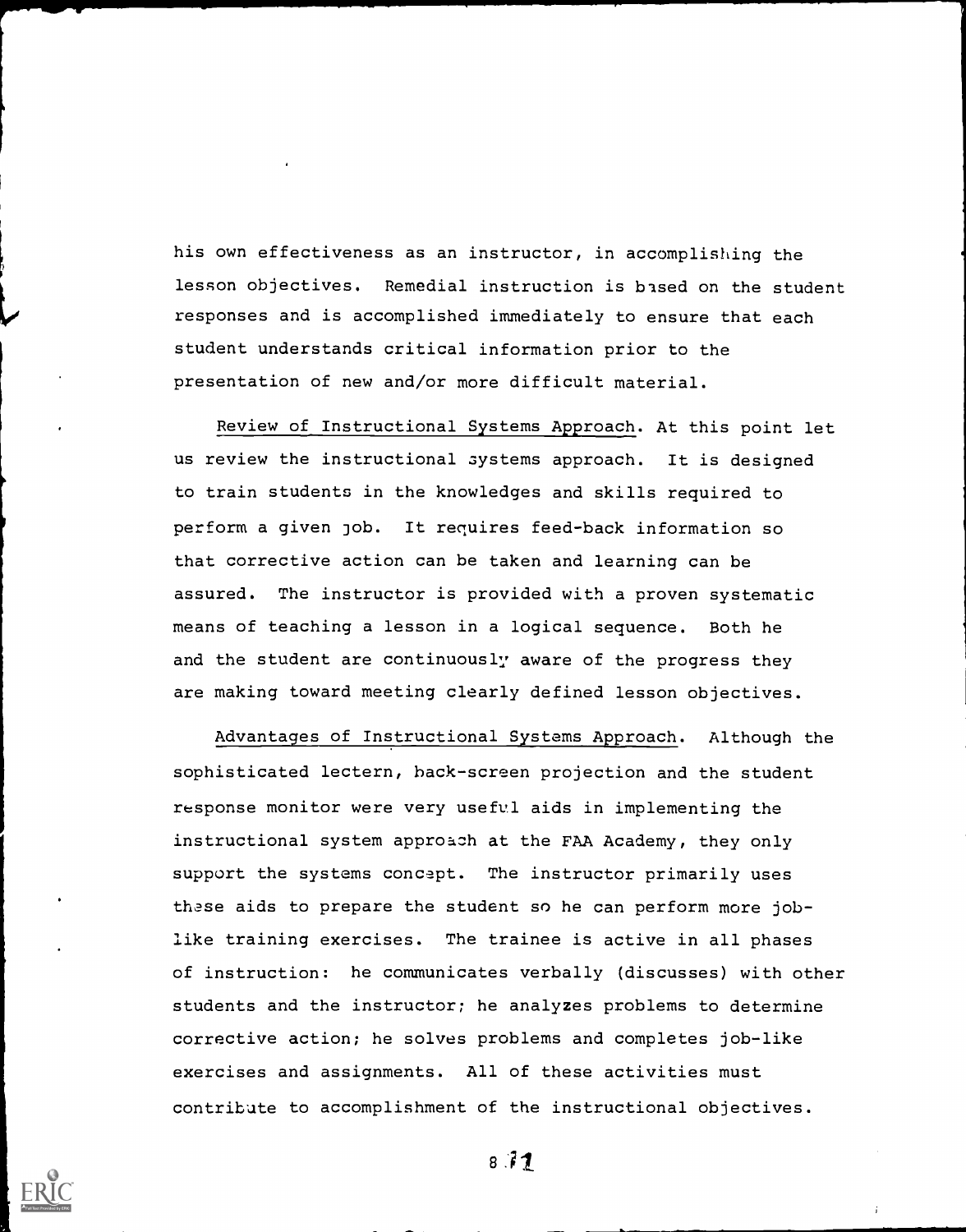In many FAA technical courses, a laboratory or performance workshop permits the trainee to develop proficiency in skills and techniques similar to the actual job. In the laboratory, the trainee is guided through carefully planned skill-developing activities. The instructor maintains a careful surveillance and provides the trainee with assistance, remedial instruction, and encouragement. The instructor and student continue to have the same goals - effectively developing knowle ges and skills which will provide FAA with a proficient employee.

#### EVALUATING TRAINING EFFECTIVENESS

An instructional system has been defined as "a dynamic process which continuously evaluates the efficiency and effectiveness of instruction based on analysis of criterion test results and graduate performance."

What is the Purpose of Tests? Testing and evaluation must be an integral part of the instructional system. The instructor uses response items, daily quizzes, problems, and tests to determine if the student has learned the essential knowledges and skills specified by the instructional objectives. The results from this type of testing effectively serve as feedback to indicate the need for remedial instruction and curricula improvement.

 $\frac{9}{12}$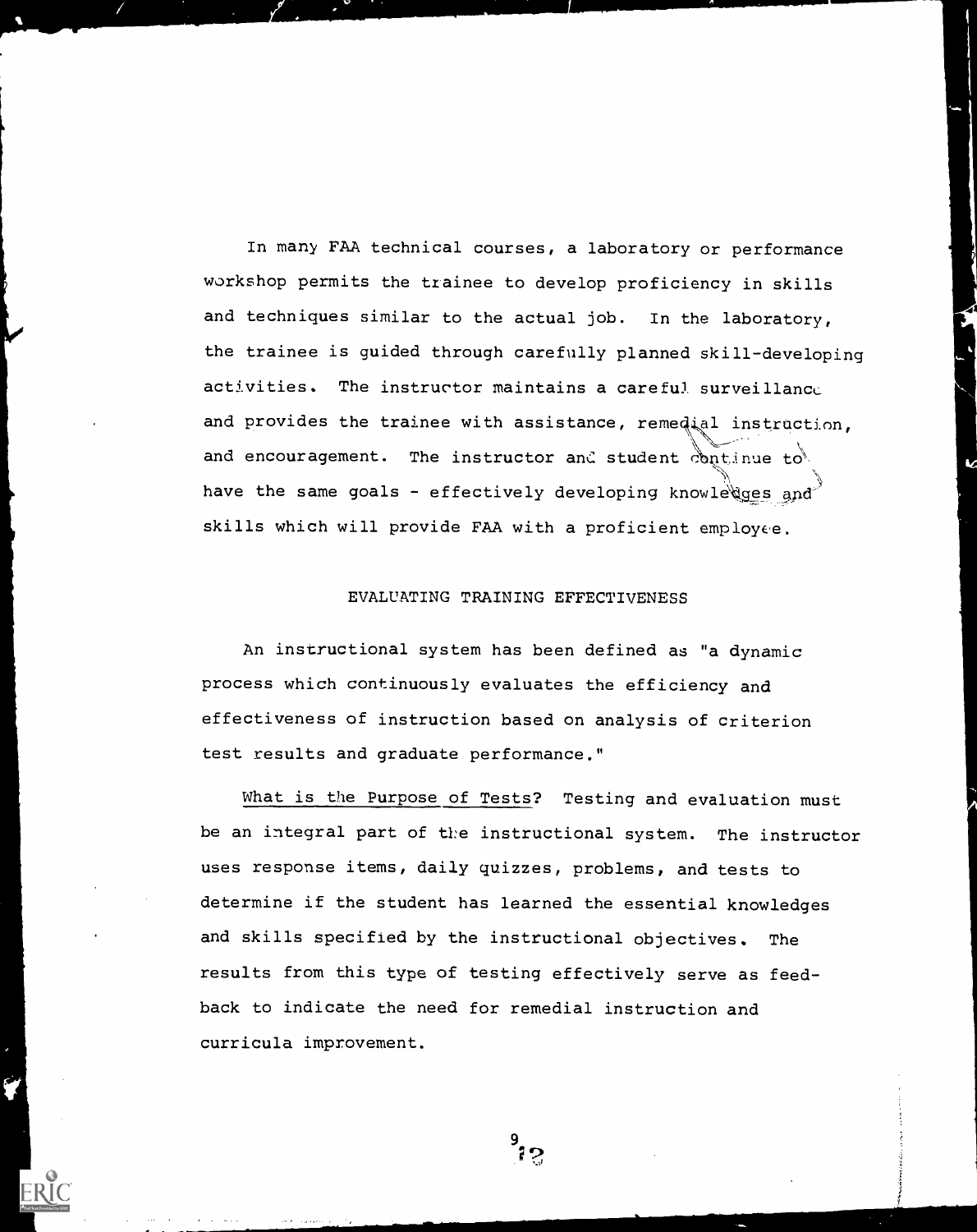For record and analysis purposes, phase tests are designed and administered at the end of appropriate blocks of instruction. These tests are sometimes called criterion tests since they are based o. the criteria established by the instructional objectives. Such a phase test may be used to indicate how well the student has learned the knowledges and skills specified. Since the phase or criterion test is designed to determine if the objectives have been achieved, highly effective instruction should result in near-perfect student scores. Test scores from a valid criterion test are analyzed to determine:

- the strength and weakness of individual students/classes on each training objective.
- the need for remedial instruction.
- the areas in which achievement is less than adequate so that course materials and/or instruction can be improved.
- the effectiveness of different instructional approaches and techniques.

Essentials of a testing program. In order to assure that tests accomplish the tasks indicated above, these procedures are followed:

- instructional objectives are clearly described and the level of instruction is defined.
- each test item requires the student to perform as prescribed by the instructional objectives.
- proven test construction practices are used.



 $70 \pm 3$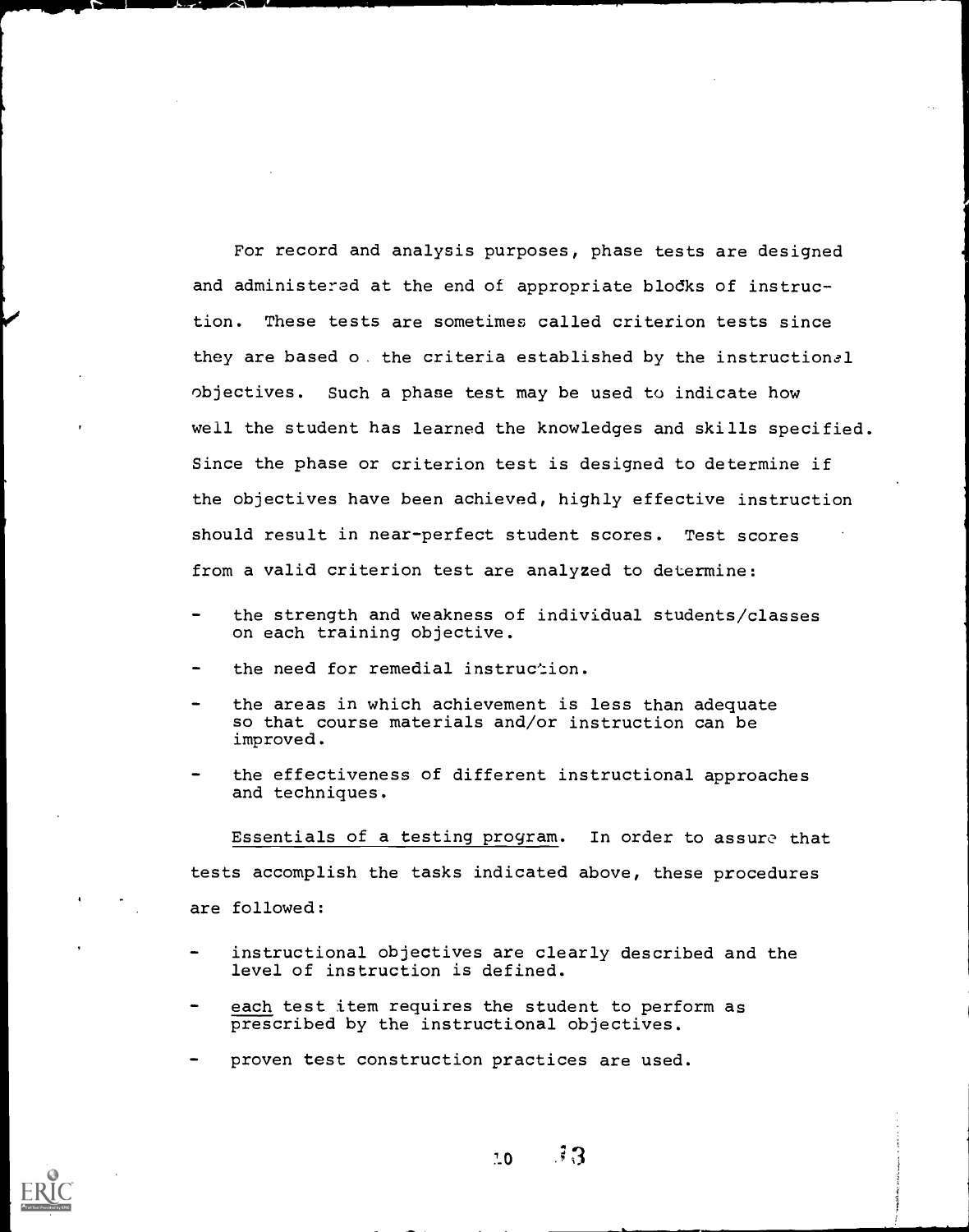- the total testing program includes a comprehensive coverage of the instructional objectives.
- each alternate test includes a representative coverage of the instructional objectives for the area tested.
- test and item analysis is accomplished and displayed in usable form.
- feed-back from tests is used to improve instruction and tests.

Management use cf test results. Management uses the testing program as part of a training quality control system. The instructional staff seeks to produce the high quality student performance desired by the user of the graduates. Management strives to assure that the desired high quality of training is obtained with the least possible expenditure of resources. Although the testing program is just one of the processes used to monitor the training program, a valid testing program provides data which makes intelligent management decisions possible.

#### **SUMMARY**

An instructional systems approach has only one prime objective - use proven educational technology to produce more effective training in less time and at less cost than is often possible by other training methods. The systems approach must incorporate feedback so that adjustments can be